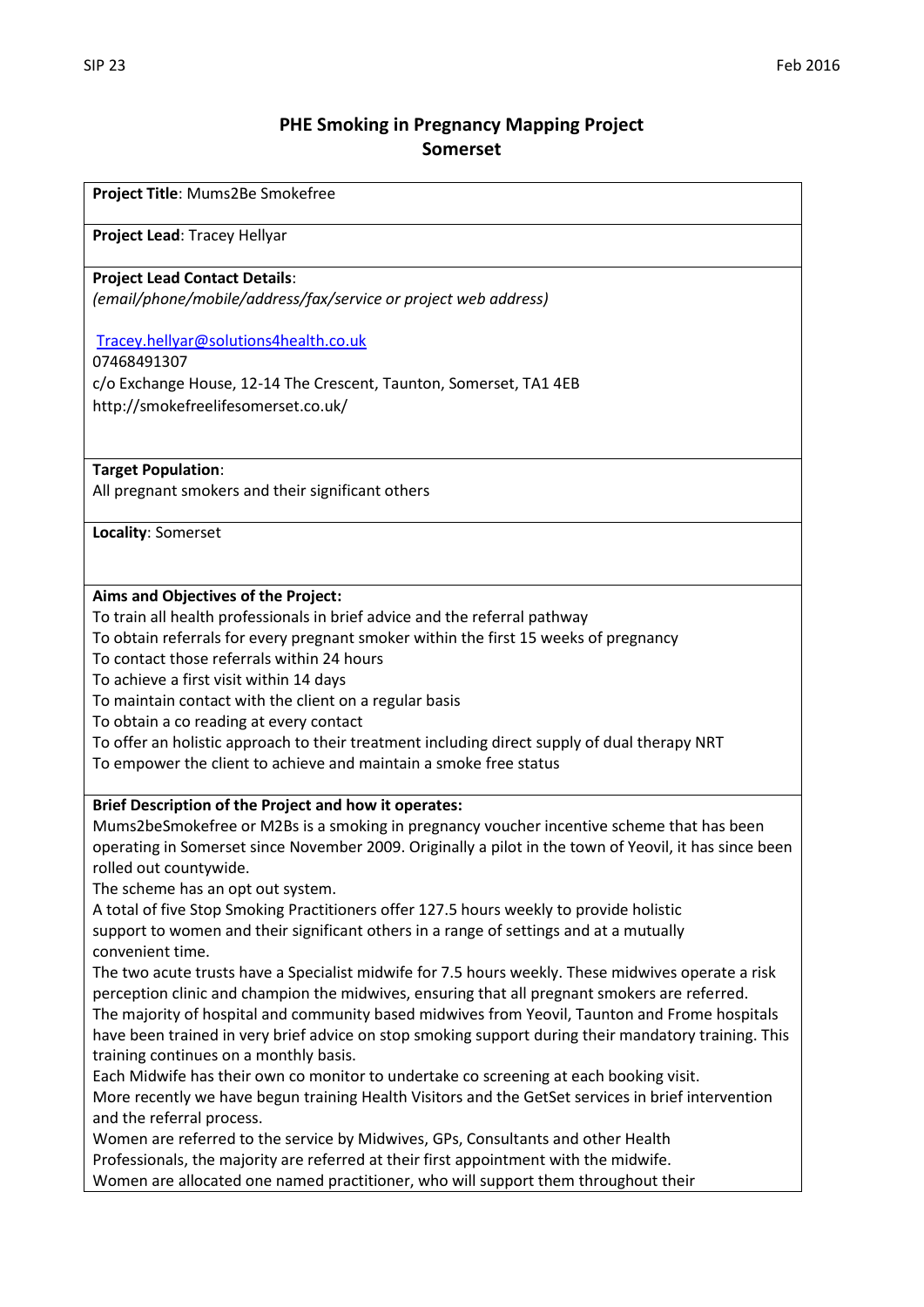entire quit attempt. Practitioners offer intensive behavioural support alongside pharmacotherapy (direct supply), seeing their clients at least once in every two weeks and making telephone or text message contact in between. Each client will have support until their baby is six months old and sometimes beyond, if they require it. Clients are also able to contact their practitioner at other times without the need for an appointment if required. Love2Shop vouchers will be issued to pregnant women on a CO verified smoke free status from one week quit to six months after delivery (up to £200 in total) We also support partners and significant others to quit alongside the pregnant woman

## **Outcomes:**

In 2011 overall smoking prevalence in Somerset was 19.2% which was slightly lower than the average in England (20%). However, when reviewing the data available for smoking rates amongst pregnant mothers, Somerset had significantly higher rates than other areas in the South West and in England. The most recent data suggested that 17.9% of mothers in Somerset were smoking at the time of delivery as compared to a 13.1% rate on average in the South West and a 13.2% mean rate for the whole of England. Somerset County Council set a target of **14% by the end of 2014** and this was achieved.

The evaluation carried out in 2013 showed the birth weight comparisons of those women who did and didn't engage in the service, the results were very positive.



Also of those women who didn't engage there were 3 stillbirths, 13 miscarriages and twice the

More recently 2014/15 figures indicate that Somerset had the highest number of women setting a quit date and the highest number of quitters in the Southwest.

We have also set a robust scheme in place with the midwife team: Every midwife must attend the mandatory training on an annual basis, this training is RCM approved and delivered by an approved trainer

Every woman is asked at booking for their smoking status

Every women undertakes a co screen

amount of SCBU admissions.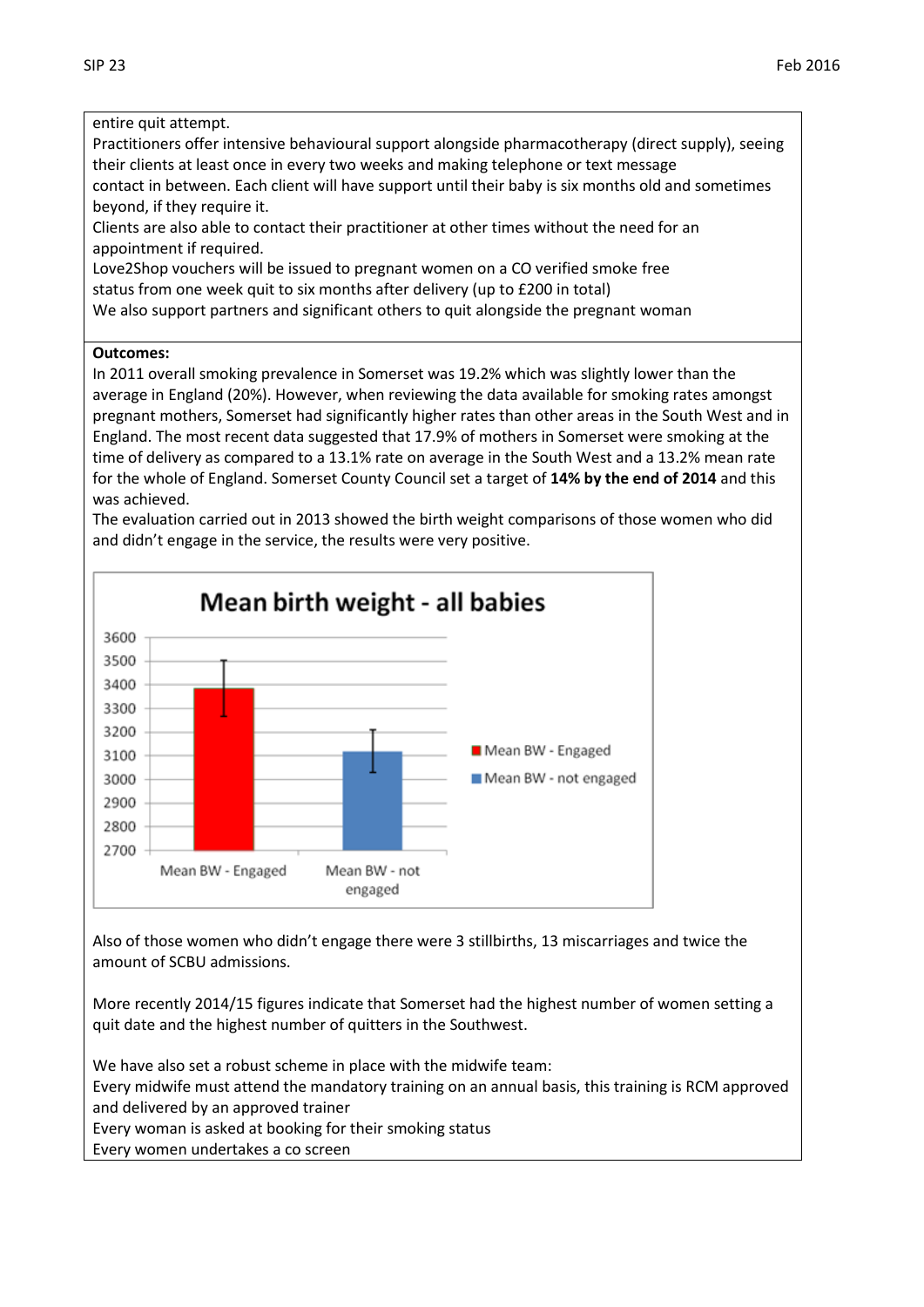Every woman is referred. In the case of a woman opting out, she will attend the risk perception clinic and will be offered a repeat referral

Every woman is asked their smoking status at every opportunity

Every woman is asked their smoking status at delivery which is then accurately recorded

## **Relationship to current evidence base:**

The NICE guidelines have been used to develop the M2B pathway and adhered to very closely to ensure that all recommendations have been met.

Our referral pathway follows recommendation 1 of the NICE Guidelines.

We have ensured that recommendation 2 of the NICE guidelines is followed by training all health professionals in BI training and the referral process.

Recommendation 3 of the NICE guidance is followed as all women are contacted with 24 hours. We have a ridged call text and letter system in place and then if after 9 contacts we are still unable to speak to the woman of if she declines our service, we report back to the midwives who will ensure to speak with the woman at the next opportunity.

We use CBT, MI and self-help which is in line with recommendation 4 of the NICE guidance. We also offer co screening at every home visit which is usually every 2 weeks, NICE recommends 4 and 12 week co screens. We record women with a co of 4ppm or below as a non-smoker rather than the 7ppm or 10 ppm documented. All women who have quit just before or since conception are referred to the service, again in line with recommendation 4.

Recommendation 5 is the use of NRT in pregnancy. We always discuss NRT and the majority of women we see use dual therapy NRT at least for the first few weeks. This is given as direct supply.

Recommendation 6 is met with our client centred manner. We offer home visits or at a venue of choice on a day or time that suits. We offer telephone support and an online social media support group. Every woman has the practitioners mobile number to text or call should she need.

We also meet recommendation 7 as we support partners and significant others, also offering direct supply of free NRT if required or varenicline via the GP or Pharmacy.

We offer training to all health professionals on a regular basis ensuring that recommendation 8 is met.

The Cochrane report clearly states that voucher incentive schemes are positive when used with pregnant smokers. In its conclusion it states "Incentive schemes conducted among pregnant smokers improved the cessation rates, both at the end-of-pregnancy and post-partum assessments."

Two controlled trials results were as follows

- Derbyshire 20% quit in voucher group v 10% in control group
- Scotland 22.5% quit in voucher group v 8.6% in control group

## **Evaluation**:

The Mums2Be Smokefree scheme is a successful evidence based voucher incentive scheme offering a gold standard service to all pregnant smokers in Somerset. The service has recently been recognised and documented in the new Pregnancy Challenge report for our robust referral pathway.